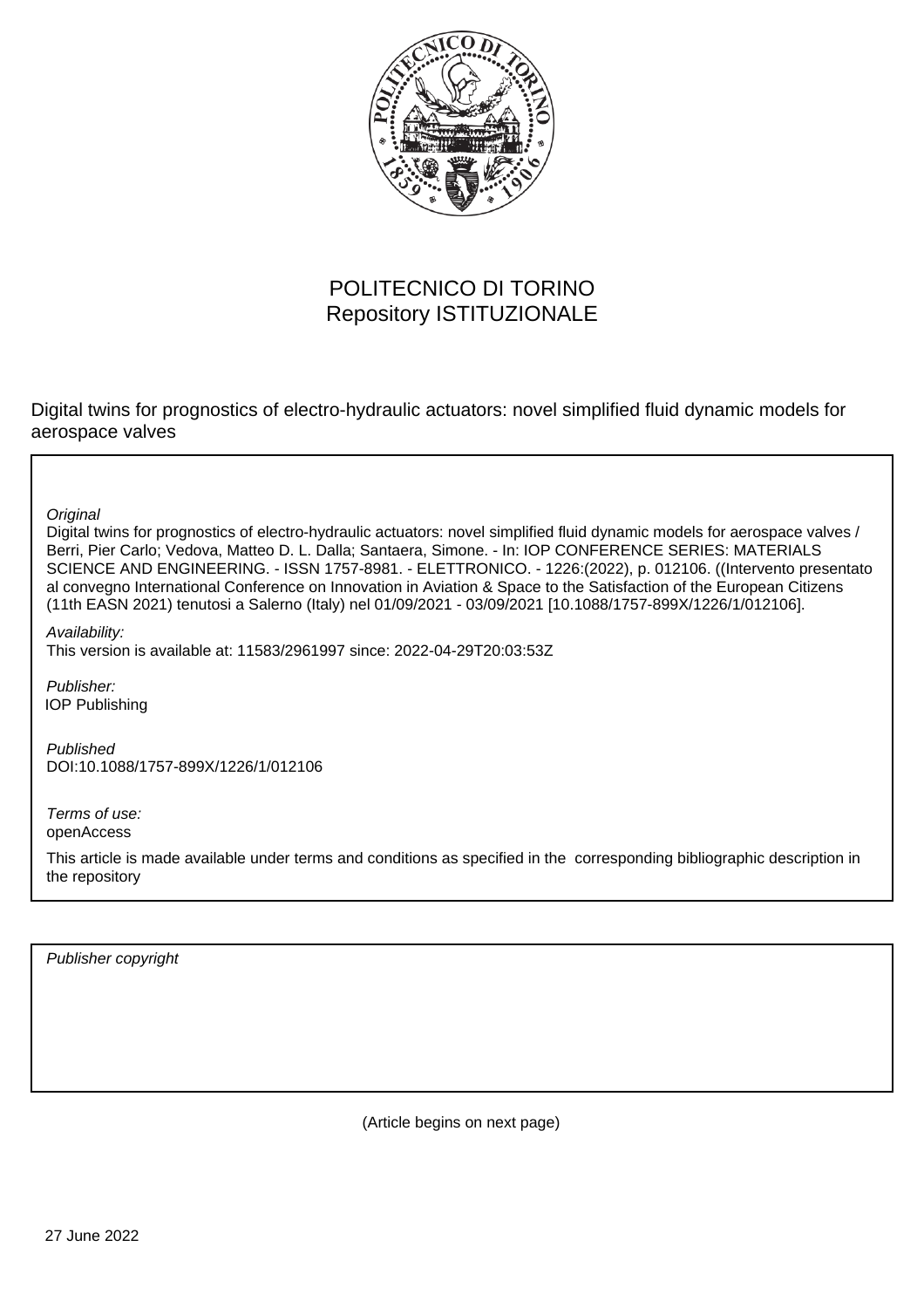### **PAPER • OPEN ACCESS**

# Digital twins for prognostics of electro-hydraulic actuators: novel simplified fluid dynamic models for aerospace valves

To cite this article: Pier Carlo Berri et al 2022 IOP Conf. Ser.: Mater. Sci. Eng. **1226** 012106

View the **[article online](https://doi.org/10.1088/1757-899X/1226/1/012106)** for updates and enhancements.

### You may also like

- [The effects of monomer on the diffusion](https://iopscience.iop.org/article/10.1088/2053-1591/abef3e) [behavior of drug molecules in acrylic](https://iopscience.iop.org/article/10.1088/2053-1591/abef3e) [pressure-sensitive adhesive](https://iopscience.iop.org/article/10.1088/2053-1591/abef3e) Yaxin Wang, Jun Qian, Minghui Fang et al.
- [Research on position control of](https://iopscience.iop.org/article/10.1088/1361-665X/ab6485) [bidirectional dual magnetostrictive rods](https://iopscience.iop.org/article/10.1088/1361-665X/ab6485)[based electro-hydrostatic actuator with](https://iopscience.iop.org/article/10.1088/1361-665X/ab6485) [active rotary valve](https://iopscience.iop.org/article/10.1088/1361-665X/ab6485) Rui Wang, Yuchuan Zhu, Yulei Jiang et al.
- [Preparing ground states with a broken](https://iopscience.iop.org/article/10.1088/2058-9565/abe568) [symmetry with variational quantum](https://iopscience.iop.org/article/10.1088/2058-9565/abe568) [algorithms](https://iopscience.iop.org/article/10.1088/2058-9565/abe568) Nicolas Vogt, Sebastian Zanker, Jan-

Michael Reiner et al.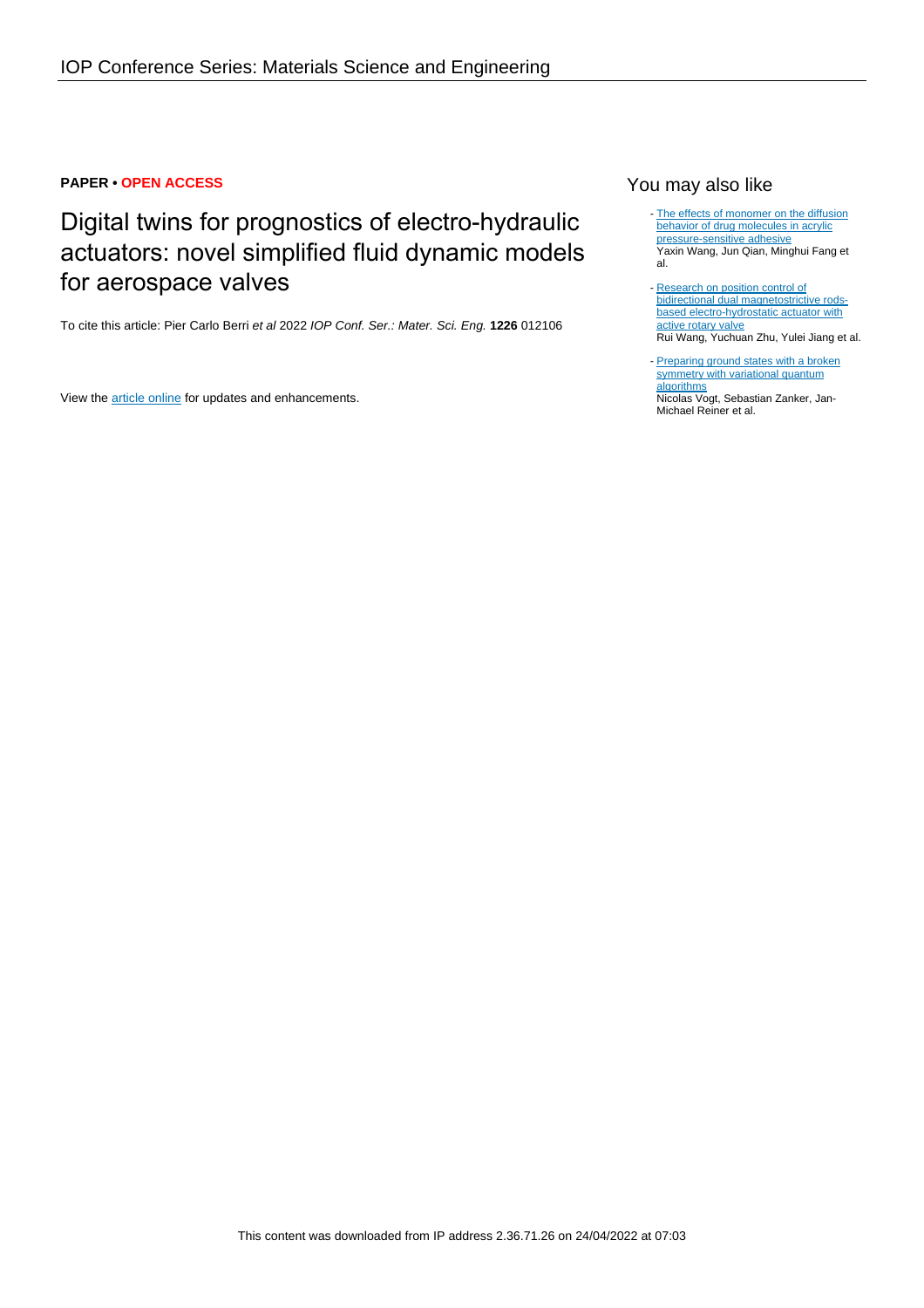## **Digital twins for prognostics of electro-hydraulic actuators: novel simplified fluid dynamic models for aerospace valves**

**Pier Carlo Berri, Matteo D.L. Dalla Vedova, Simone Santaera**

Department of Mechanics and Aerospace Engineering, Politecnico di Torino, Italy

Email: [matteo.dallavedova@polito.it](mailto:matteo.dallavedova@polito.it)

**Abstract**. In the design and development phases of electro-hydraulic actuators (EHAs) used for aircraft flight controls, it is often necessary to carry out accurate and high-fidelity fluid dynamics simulations to evaluate the system behaviour within its entire operating range and, if necessary, investigate its most critical issues. These high-fidelity simulations (nowadays achievable with different techniques and commercial software) generally become pretty expensive from a computational perspective. Therefore, especially in the preliminary design phases or implementing system health monitoring algorithms (in real-time), the need to adopt simplified models emerges definitely (albeit capable of guaranteeing the appropriate level of detail and accuracy). These simplified models are also essential for developing effective and reliable model-based prognostic strategies capable of performing early health assessments of EHA valves. This work proposes a new lumped-parameters simplified numerical model, which, despite having a very compact formulation and reduced computational costs, simulates the internal fluid dynamics of the valve, overcoming some critical issues typical of other models available in the literature. It evaluates valve performance as a function of spool position and environmental conditions (e.g. supply pressure), better-assessing flow rate feedback, internal leakages, and other operating conditions (e.g. spool fine adjustment, pressure supply variable, overpressure, or water hammer). The performance of this numerical model is evaluated comparing with other simplified models published in the literature. Moreover, it is validated with a high-fidelity digital twin that simulates the behaviour of the valve, taking into account the geometry of the spool, the properties of the hydraulic fluid, and the local internal fluid-dynamics (laminar or turbulent regime, cavitation, etc.).

**Keywords**: Aerospace systems, EHA, Digital twin, Flight commands, Lumped parameters, Monitoring, Non-linear modelling, Servovalve, Simplified fluid dynamic numerical models.

#### **1. Introduction**

Electrohydraulic actuation systems (EHAs) are commonly employed in powered flight controls of most commercial and military aircraft. They represent a well proven technology and feature a very high power density, enabling to design lightweight systems fitting in the tight spaces available inside the aerodynamic surfaces of the aircraft.

As the flight controls are among the most safety critical system of airborne vehicles, redundancies and real-time health monitoring [1-3] are needed to match the strict safety requirements of commercial aviation. Therefore, this study focuses on the simplified modelling of electrohydraulic systems, and specifically of the behavior of the servovalve: faults of this component indeed have a significant

Content from this work may be used under the terms of the Creative Commons Attribution 3.0 licence. Any further distribution of this work must maintain attribution to the author(s) and the title of the work, journal citation and DOI. Published under licence by IOP Publishing Ltd 1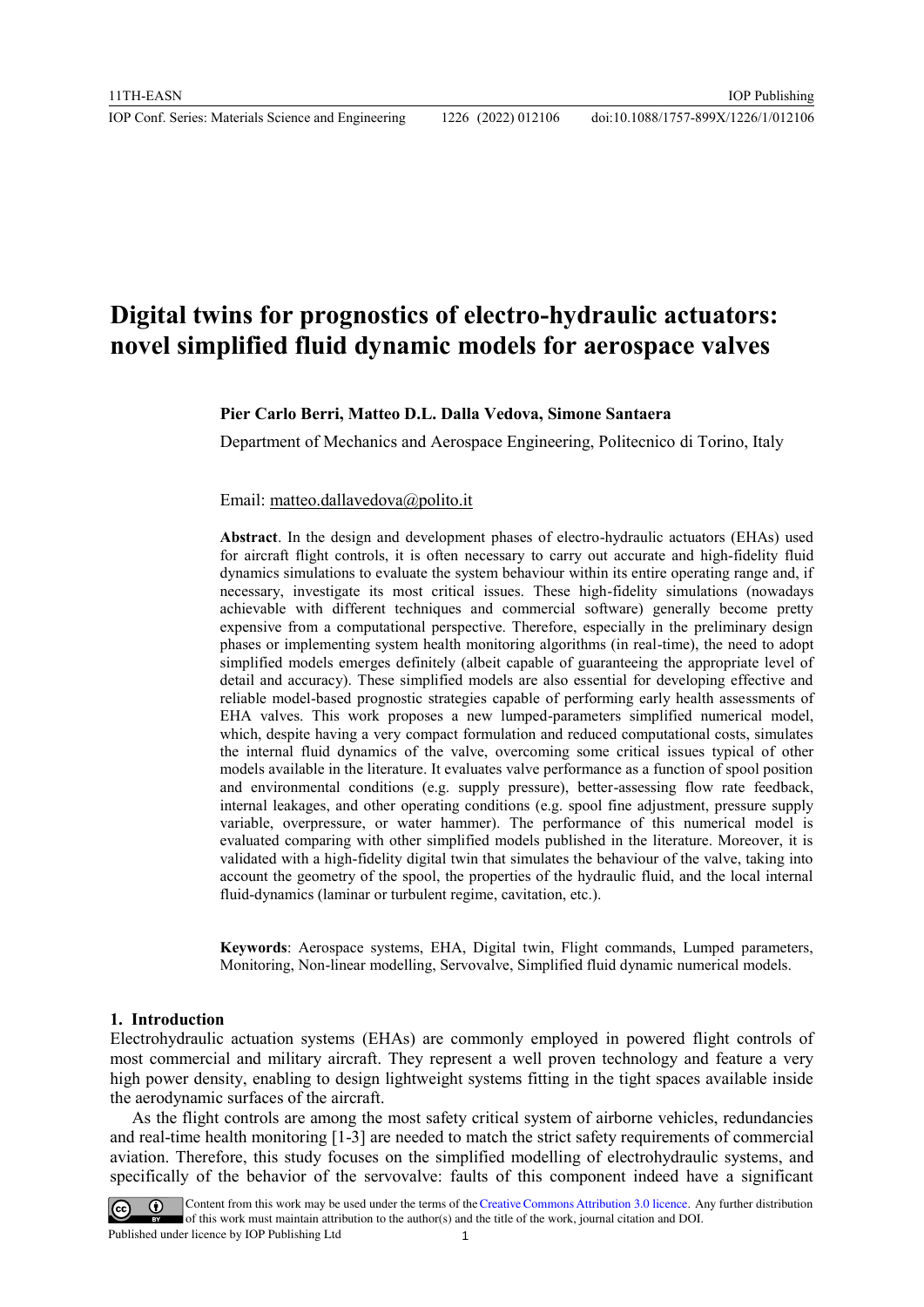| 11TH-EASN                                           |                    | <b>IOP</b> Publishing               |
|-----------------------------------------------------|--------------------|-------------------------------------|
| IOP Conf. Series: Materials Science and Engineering | 1226 (2022) 012106 | doi:10.1088/1757-899X/1226/1/012106 |

impact on the performances of the entire actuator. Different fault modes and their effect on the servovalve's response are studied in detail by Urata [4-10], including fringing, torque motor airgap asymmetry, eddy currents, and leakage flow. Henninger et al. [11] and Chen et al. [12] propose detailed simulations of the hydraulic and electric performance of EH servovalves combining electromagnetic finite elements and Computational Fluid Dynamics (CFD).

Most electrohydraulic actuators for flight controls are based on a flapper-nozzle, four ways servovalve, as shown in Figure 1. The electric torque motor offsets the position of the flapper, partially closing one of the nozzles and bringing a pressure unbalance on the two sides of the sliding spool (depicted in blue in Figure 1). The spool moves form the center position under the effect of pressure, until a feedback spring draws the flapper back to the center. The position of the spool rules the opening and closing of the valve passageways, controlling pressures  $P_1$  and  $P_2$  and flow rate  $Q_j$  to the two chambers of the hydraulic jack (green in Figure 1) and moving the aerodynamic control surface.

This paper proposes a new simplified fluid-dynamic model of the servovalve, intended to run in real time and to require very limited computational resources: possible applications include real-time health monitoring and preliminary system design. The accuracy of the model is validated against a high fidelity CFD simulation and compared with other low fidelity models available in literature.

#### **2. HF model**

A High Fidelity (HF) fluid dynamic model is employed in this work as a reference for the development of the lower fidelity emulators. The HF model solves the pressure drops across each passageway of the valve in order to determine the pressures and flow rates crossing the valve for a given spool position. The model computes the map shown in Figure 2: for a null flow rate (i.e.  $Q_I =$ 0) and small spool displacements, the differential pressure  $P_{12} = P_1 - P_2$  varies approximately linearly with the spool position  $x_s$ . Large values of  $x_s$  result instead in the saturation of the differential pressure to  $P_{SR} = P_S - P_R$ , where  $P_S$  is the supply pressure and  $P_R$  is the return line pressure.

The presence of a flow rate  $Q_1 \neq 0$  offsets the response of the valve as an additional pressure drop is caused by the restricted flow through the small passageways of the valve. The combination of large flow rates and small spool displacements can result in a differential pressure higher than  $P_{SR}$ . This phenomenon is known as the water hammer effect, and has a significant impact on the servovalve behavior.

The HF model is too computationally expensive to be included in a real-time dynamical simulation, as an iterative process is needed to solve the pressure drops at each timestep. In addition, to correctly set the model for the simulation of a physical system, several parameters are needed, some of which may be difficult to obtain either experimentally or from detail design data. For example, the model is highly sensitive to the exact value of the internal clearances between the spool and sleeve, which can be affected by manufacturing tolerances and even by elastic deformations due to pressurization of the system. A detailed description of the HF model is available in [13, 14].



Figure 1: Simplified architecture of an electrohydraulic flight control actuator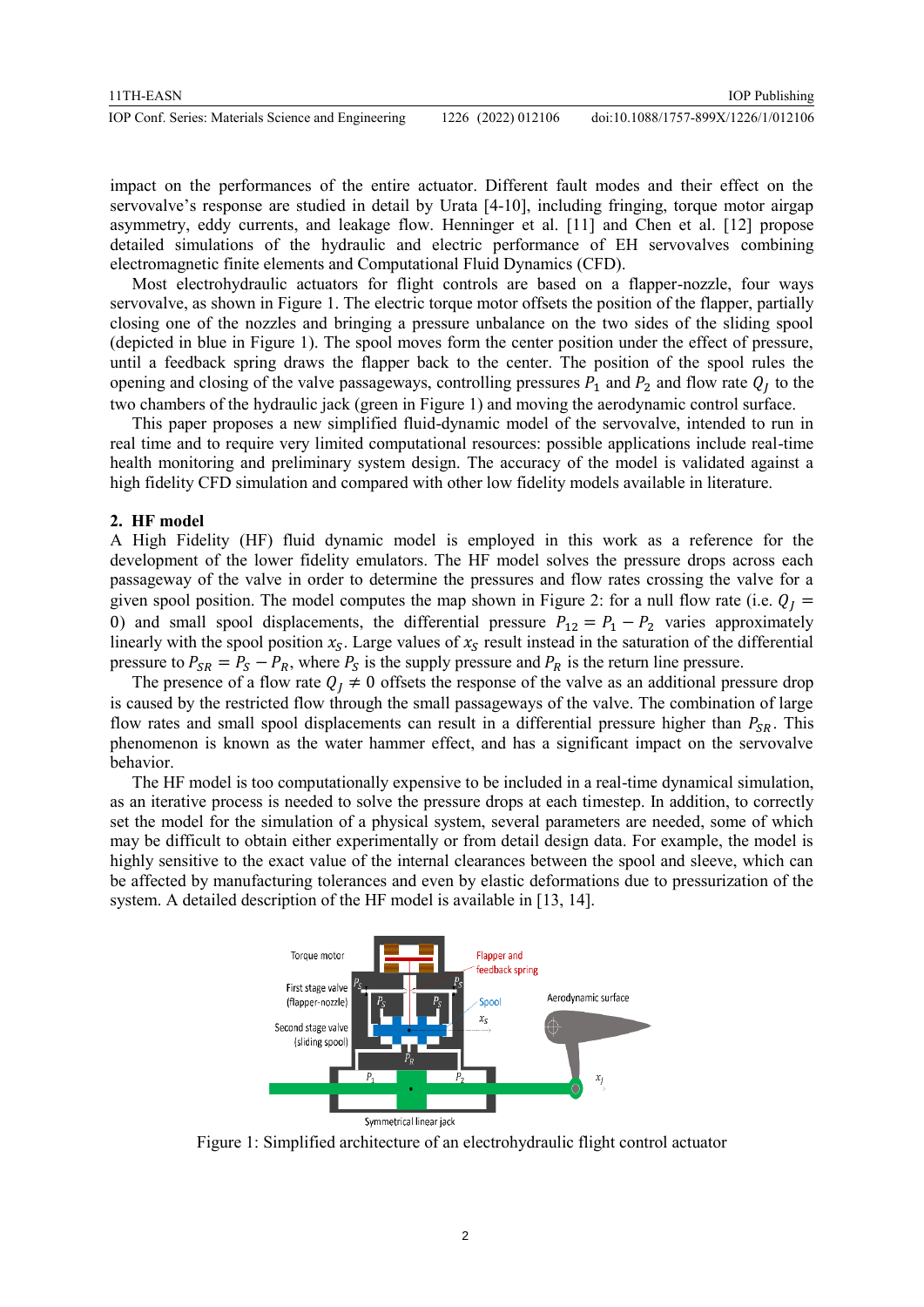doi:10.1088/1757-899X/1226/1/012106



Figure 2: spool position – pressure – flow rate map of the servovalve computed by the HF model

#### **3. LF models**

Common Low Fidelity (LF) representations of the hydraulic characteristic of servovalves rely on the local linearization of the flow-pressure-displacement map, usually near the zero flow, closed valve condition. This allows to describe the operation of an electrohydraulic actuator in the regulating regime, far from the effects of saturations and other non-linear phenomena. A two-gains linear form is often employed:

$$
\frac{P_{12}}{G_P} + \frac{Q_J}{G_Q} - x_S = 0
$$
 (1)

where  $G_P$  is the pressure gain and  $G_Q$  is the flow gain. Two alternative formulations are possible, either considering flow rate  $Q_I$  as a feedback variable and solving for the differential pressure  $P_{12}$ (pressure formulation) or the opposite (flow rate formulation).

These linear models are not able to capture several phenomena that significantly affect the operation of hydraulic actuators, such as leakages, limited supply pressure, and water hammer.

#### *3.1. Previous LF models*

Several simplified models available in literature attempt to extend the linear formulation in order to overcome its limitations. The next sections present an overview of some simplified models previously developed by the authors, while Figure 3 summarizes and compares the block diagram representations of the models.

*3.1.1. Model A.* Model A [15] accounts for the variable differential supply pressure  $P_{SR}$  and for the leakage flow:

$$
P_{12} = \left(\frac{x_S}{x_{SS}}P_{SR} - Q_J G_{PQ}\right) \frac{1}{1 + G_{PQ} C_{lk}}
$$
\n(2)

where  $G_{PQ} = G_P/G_Q$ . The formulation is still fully linear, although the coefficients are not constant and are corrected with respect to Equation (1).

*3.1.2. Model C1.* Model C1 [14, 16] extends the applicability of Model A to large spool displacements, by introducing a saturation of the differential pressure to the supply pressure. The saturation is placed upstream the leakage estimation: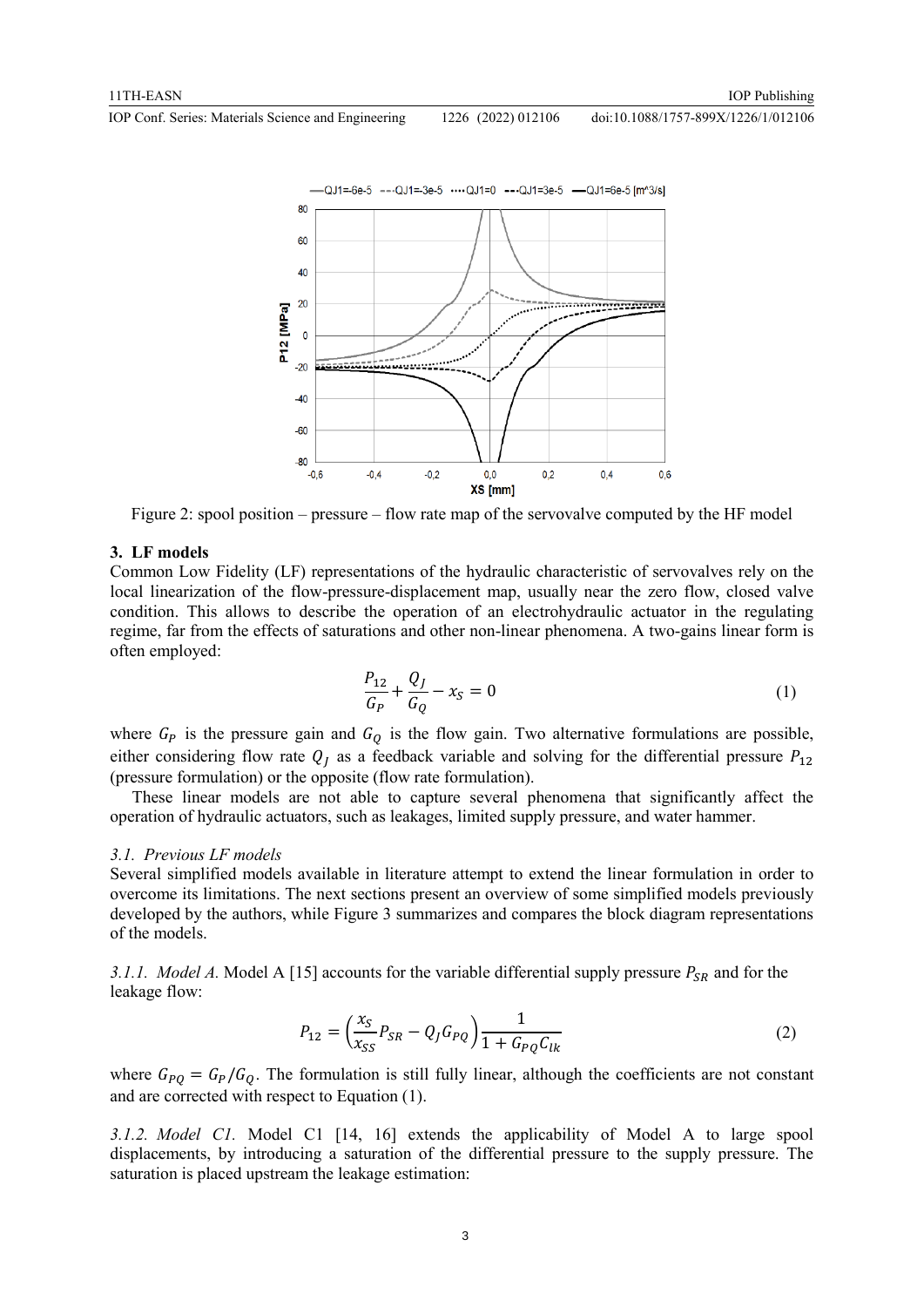(7)

doi:10.1088/1757-899X/1226/1/012106

$$
P_{12} = \frac{1}{1 + G_{PQ}C_{lk}} \Big[ sgn\left(\frac{x_S}{x_{SS}}P_{SR} - Q_JG_{PQ}\right) max\left(P_{SR}, \left|\frac{x_S}{x_{SS}}P_{SR} - Q_JG_{PQ}\right|\right) \Big]
$$
(3)

*3.1.3. Model C2.* In Model C2 [14, 16] the pressure saturation is moved downstream the leakage flow estimation: this is to correct the underestimation of maximum differential pressure observed in Model C1 (see Section 4). The formulation of Model C2 is modified as follows:

$$
P_{12} = sgn\left[\frac{1}{1 + G_{PQ}C_{lk}}\left(\frac{x_S}{x_{SS}}P_{SR} - Q_JG_{PQ}\right)\right]max\left(P_{SR}\left|\frac{1}{1 + G_{PQ}C_{lk}}\left(\frac{x_S}{x_{SS}}P_{SR} - Q_JG_{PQ}\right)\right|\right)
$$
(4)

*3.1.4. Model C3.* Model C3 [17] is an alternative approach to correct the behavior of Model C1: the pressure saturation is accounted for within the leakage computation block:

$$
P_{12} = \frac{1}{1 + \frac{G_{PQ}C_{lk}x_{SS}}{\max(|x_S|, x_{SS})}} \Big[ \text{sgn}\left(\frac{x_S}{x_{SS}}P_{SR} - Q_J G_{PQ}\right) \text{max}\left(P_{SR}, \left|\frac{x_S}{x_{SS}}P_{SR} - Q_J G_{PQ}\right|\right) \Big] \tag{5}
$$

1

*3.1.5. Model C5.* Model C5 [17, 18] introduces an equivalent spool-position  $x_{St}$  taking into account the effects of variable  $P_{SR}$  and oil flow  $Q_I$  drained across the valve:

$$
x_{st} = x_S - \frac{Q_J(G_{PQ}x_{SS})}{\max(P_{SR}, P_{vap})}
$$
\n
$$
\tag{6}
$$

| $P_{12} = x_{St} P_{SR} \frac{1}{\max( x_s , x_{SS}) + G_{PQ} C_{lk} x_{SS}}$ |                    |          |          |          |          |
|-------------------------------------------------------------------------------|--------------------|----------|----------|----------|----------|
| $x_s$                                                                         | $\frac{1}{x_{ss}}$ | $P_{SR}$ |          |          |          |
| Model A                                                                       | $G_{PQ}$           | $Q_I$    | $Q_I$    |          |          |
| Model C1                                                                      | $G_{PQ}$           | $Q_I$    | $Q_I$    |          |          |
| Model C2                                                                      | $F_{SR}$           | $Q_I$    | $Q_{PQ}$ | $Q_{PQ}$ |          |
| Model C1                                                                      | $G_{PQ}$           | $Q_I$    | $Q_{PQ}$ | $Q_{PQ}$ |          |
| Model C2                                                                      | $G_{PQ}$           | $Q_I$    | $Q_{PQ}$ | $Q_{PQ}$ |          |
| Model C3                                                                      | $G_{PQ}$           | $Q_I$    | $Q_{PQ}$ | $Q_{PQ}$ |          |
| Model C1                                                                      | $G_{PQ}$           | $Q_I$    | $Q_{PQ}$ | $Q_{PQ}$ | $Q_{PQ}$ |
| Model C2                                                                      | $G_{PQ}$           | $Q_{PQ}$ | $Q_{PQ}$ | $Q_{PQ}$ |          |

Figure 3: Block diagrams of models A, C1, C2, C3 and C5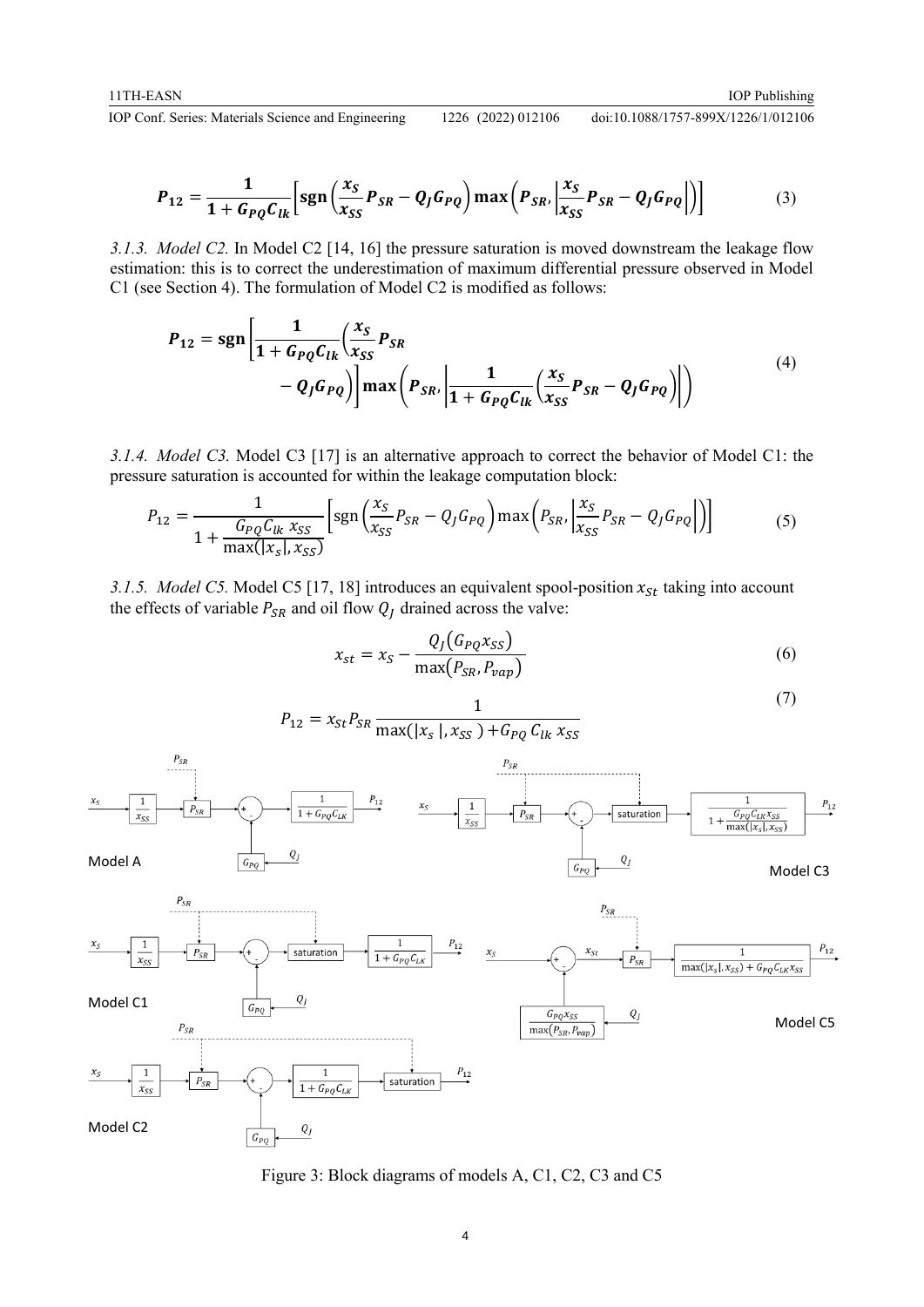IOP Conf. Series: Materials Science and Engineering 1226 (2022) 012106 doi:10.1088/1757-899X/1226/1/012106

#### *3.2. Model E*

Model E is intended to map the fluid-dynamic behavior of the servovalve overcoming the limitations of the previous, linear-based emulators; the downside is a higher abstraction from the underlying physical phenomena, as Model E employs shape functions that are not derived from physics, but aim at reproducing the output of higher fidelity simulations.

The differential pressure versus spool position characteristic of the valve, for a zero flow condition, is approximated with a hyperbolic tangent function, scaled with the supply pressure  $P_{SR}$  and the saturation displacement  $x_{SS}$ :

$$
P_{12P} = P_{SR} \cdot \tanh\left(\frac{x_S}{x_{SS}}\right) \tag{8}
$$

IOP Publishing

A dynamical pressure drop proportional to flow rate  $Q_j$  is scaled with the normalized inverse square of the spool position  $x_{SS}^2/x_S^2$ : indeed, a constant flow rate will produce a larger pressure drop when crossing a valve that is near to the closed position. This formulation allows to inherently account for the water hammer effect:

$$
P_{12} = P_{SR} \cdot \tanh\left(\frac{x_S}{x_{SS}}\right) - Q_J \cdot \frac{G_P}{G_Q} \cdot \left(\frac{x_{SS}}{x_S}\right)^2 \tag{9}
$$

In the ideal case of zero leakage, a non-null flow crossing a completely closed valve (i.e.  $x_s = 0$ ) results in an infinite pressure drop. Clearly, this cannot hold true for a physical servovalve, and shall be prevented in the model as well to avoid numerical singularities. A leakage coefficient  $C_{lk}$  is introduced for the purpose, defined as:

$$
C_{lk} = \frac{Q_J}{P_{12}} \qquad \text{for } x_S = 0 \tag{10}
$$

This is added to the spool position contribution to dynamical pressure drops, effectively introducing a lower bound to the minimum passageway of the valve. This reflects the behavior of the small clearance designed to allow relative sliding between the spool and sleeve:

$$
P_{12} = P_{SR} \cdot \tanh\left(\frac{x_S}{x_{SS}}\right) - Q_J \cdot \frac{1}{\left(\frac{x_S}{x_{SS}}\right)^2 \frac{G_Q}{G_P} + C_{lk}}
$$
(11)

The complete Model E, expressed by Equation (11), is schematically represented in the block diagram of Figure 4.



Figure 4: block diagram of Model E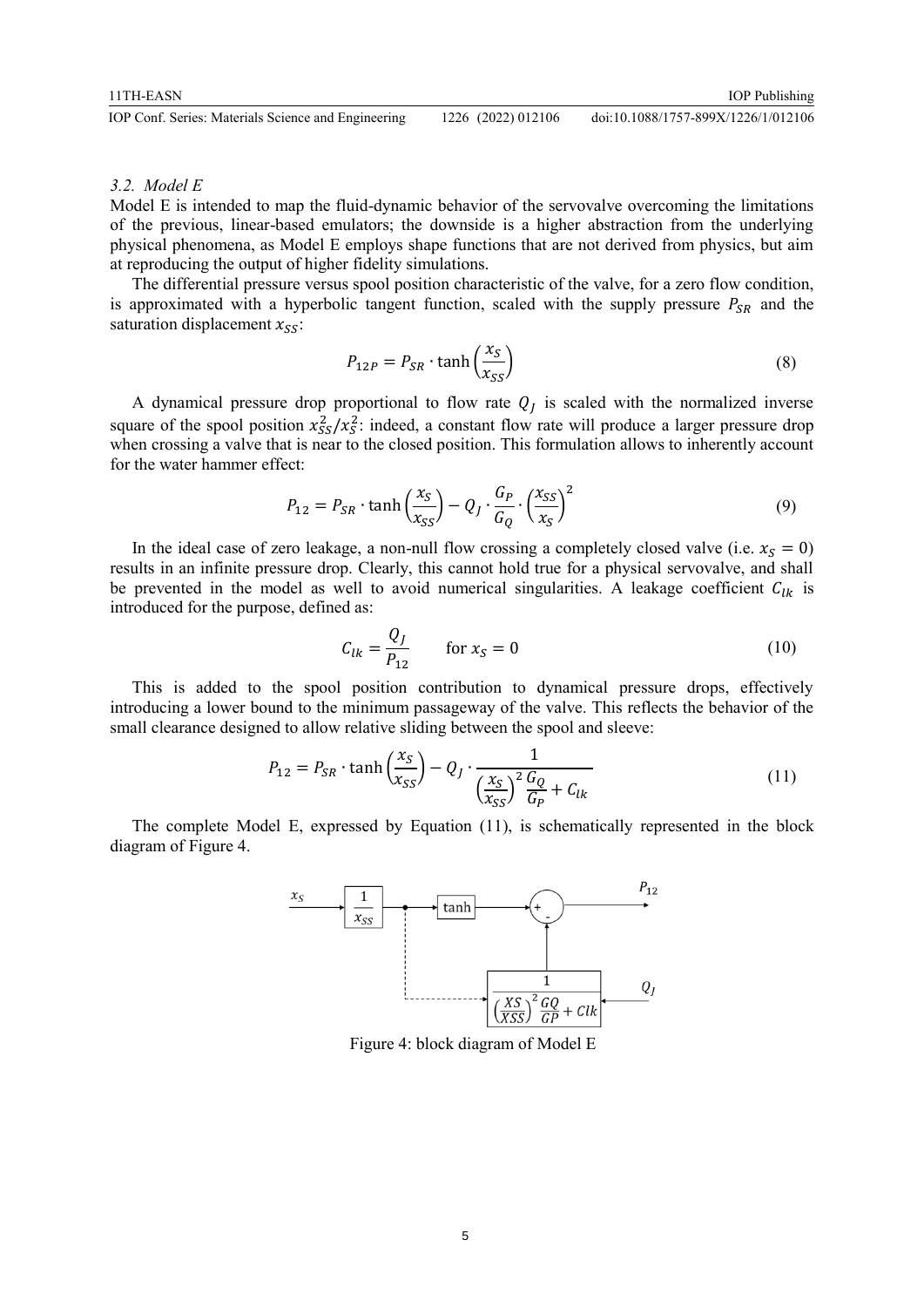#### **4. Results and discussion**

The models are compared and validated against the response of the HF simulation. For each model, the differential pressure – spool position – flow rate characteristic is computed, to be compared with the HF map of Figure 2. The maps of Models A, C1, C2, C3 and C5 are shown in Figure 5. We can observe that none of these simplified emulators is able to approximate the behavior of the HF model in its whole domain. In particular, none of the models accounts for water hammer effects, while Model A is a linear representation unable to account for pressure saturation. Models C1 and C3 fail to predict the pressure saturation correctly, while models C2 and C5 can be still employed if the dynamics of the actuator can exclude the operation in conditions of high flow and small spool displacement.

The response of Model E is shown in Figure 6 and compared to the high fidelity one. Clearly, this emulator is able to mimic the HF model with high accuracy in its whole operational envelope, including the effects of water hammer, saturations and leakage.



Figure 5: fluid-dynamic characteristic of Model A (top left), Model C1 (middle left), Model C2 (bottom left), Model C3 (top right), and Model C5 (middle right).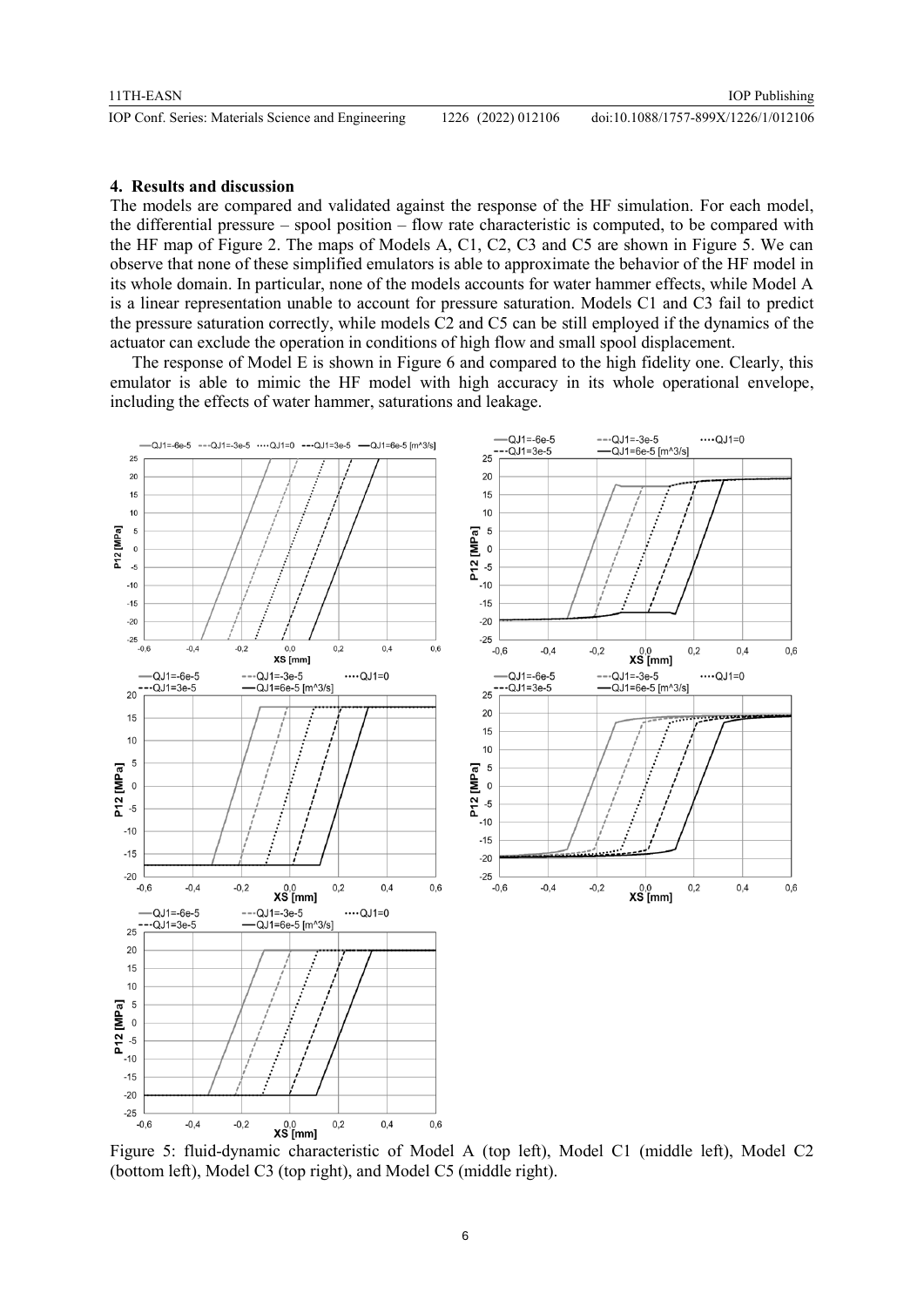

Figure 6: fluid dynamic characteristic of Model E compared with the HF model.

#### **5. Concluding remarks**

A simplified fluid dynamic model of an electrohydraulic servovalve was developed and tested. The model was able to overcome most of the issues associated with previous low fidelity emulators and approximate the behavior of a CFD simulation with good accuracy, including the water hammer, pressure saturation and leakage effects. At the same time, the computational time is low and suitable for real-time evaluation, as the formulation only requires to compute simple algebraic and trigonometric functions, without the need for iterative solvers.

Future work will focus on including the servovalve model into a complete dynamical simulation of an electrohydraulic actuator to compare its response with higher fidelity models and experimental data.

#### **References**

- [1] De Martin A., Chiavaroli P., Evangelista G., Jacazio G. and Sorli M. (2018), "Real Time Loading Test Rig for Flight Control Actuators under PHM Experimentation", *Proceedings of the ASME 2018 International Mechanical Engineering Congress and Exposition*.
- [2] De Martin A., Dellacasa A., Jacazio G. and Sorli M. (2018), "High-Fidelity Model of Electro-Hydraulic Actuators for Primary Flight Control Systems", *Proceedings BATH/ASME Symposium on Fluid Power and Motion Control.*
- [3] Dalla Vedova M.D.L., Maggiore P. and Pace L. (2014), "Proposal of prognostic parametric method applied to an electrohydraulic servomechanism affected by multiple failures", *WSEAS Transactions on Environment and Development*, **10** pp. 478-490.
- [4] Urata E. (2000) "Study of magnetic circuits for servovalve torque motors". *Bath workshop on power transmission and motion control,* pp. 269-282.
- [5] Urata E. (2001) "Study on Leakage Flux from Servovalve Torque Motors", *The Seventh Scandinavian Int. Conf. on Fluid Power* **1** pp. 51-66.
- [6] Urata E. (2002) "Influence of fringing on servovalve torque-motor characteristic". *Proceedings of the Fifth JFPS International Symposium on Fluid Power* **3**, pp. 769-774.
- [7] Urata E. (2003) "Static Stability of Toque Motors" *The Eighth Scandinavian International Conference on Fluid Power* pp. 871-885.
- [8] Urata E. (2004) "Influence of eddy current on torque-motor dynamics" *4th IFK Workshop* pp. 71-82.